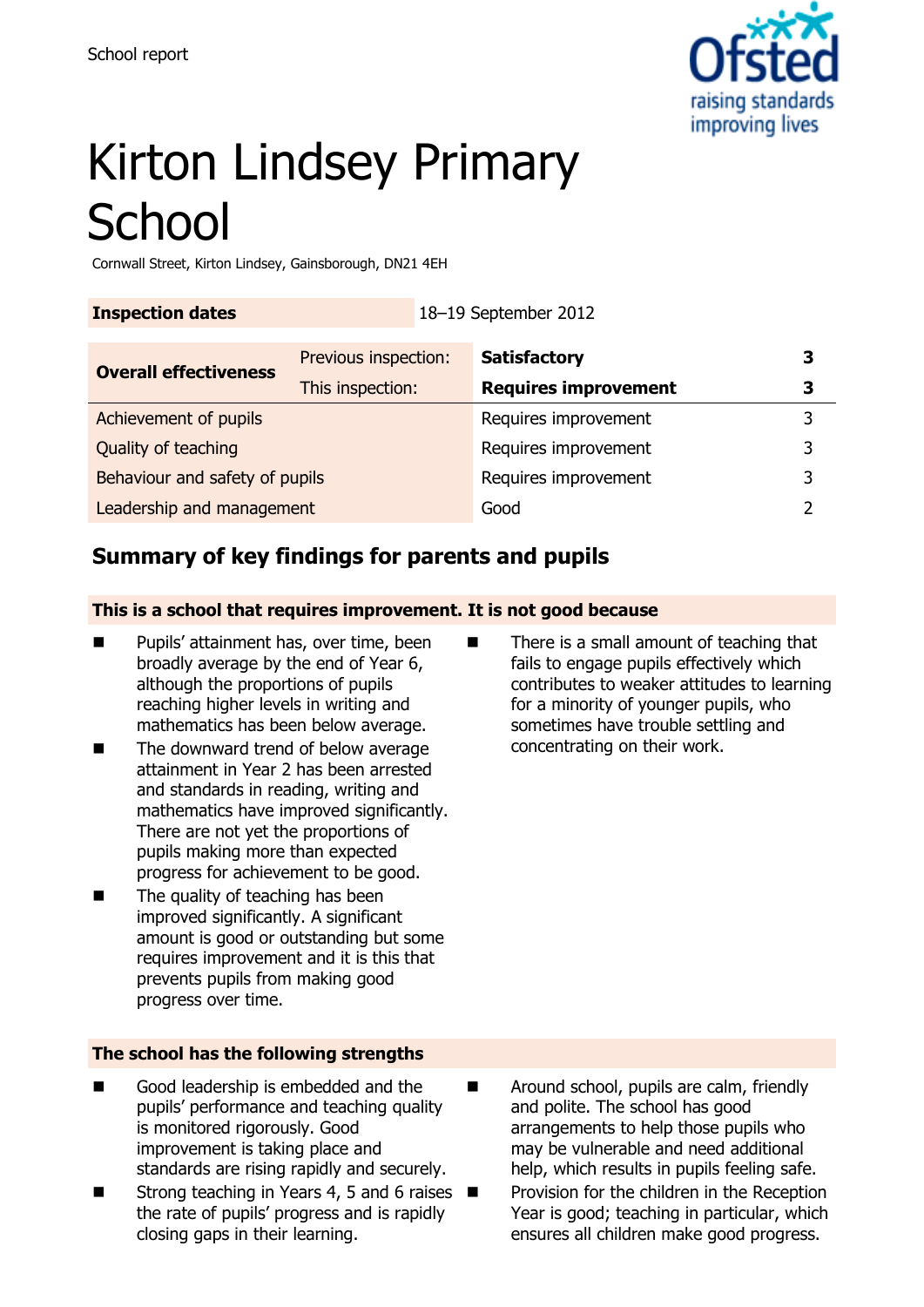#### **Information about this inspection**

- The inspection was carried out by two additional inspectors who observed 16 lessons, involving nine teachers.
- Inspectors met with pupils, staff, representatives of the governing body and held a discussion with a representative of the local authority. They examined a range of the school's documentation, including its policies and procedures for keeping pupils safe, data on pupils' academic performance and its evaluation of the school's work.
- Imspectors spoke to parents and carers and scrutinised the views of 22 parents and carers expressed in the on-line questionnaire (Parent View).

## **Inspection team**

Alan Lemon, Lead inspector **Additional inspector** 

Janet Lomas **Additional inspector** Additional inspector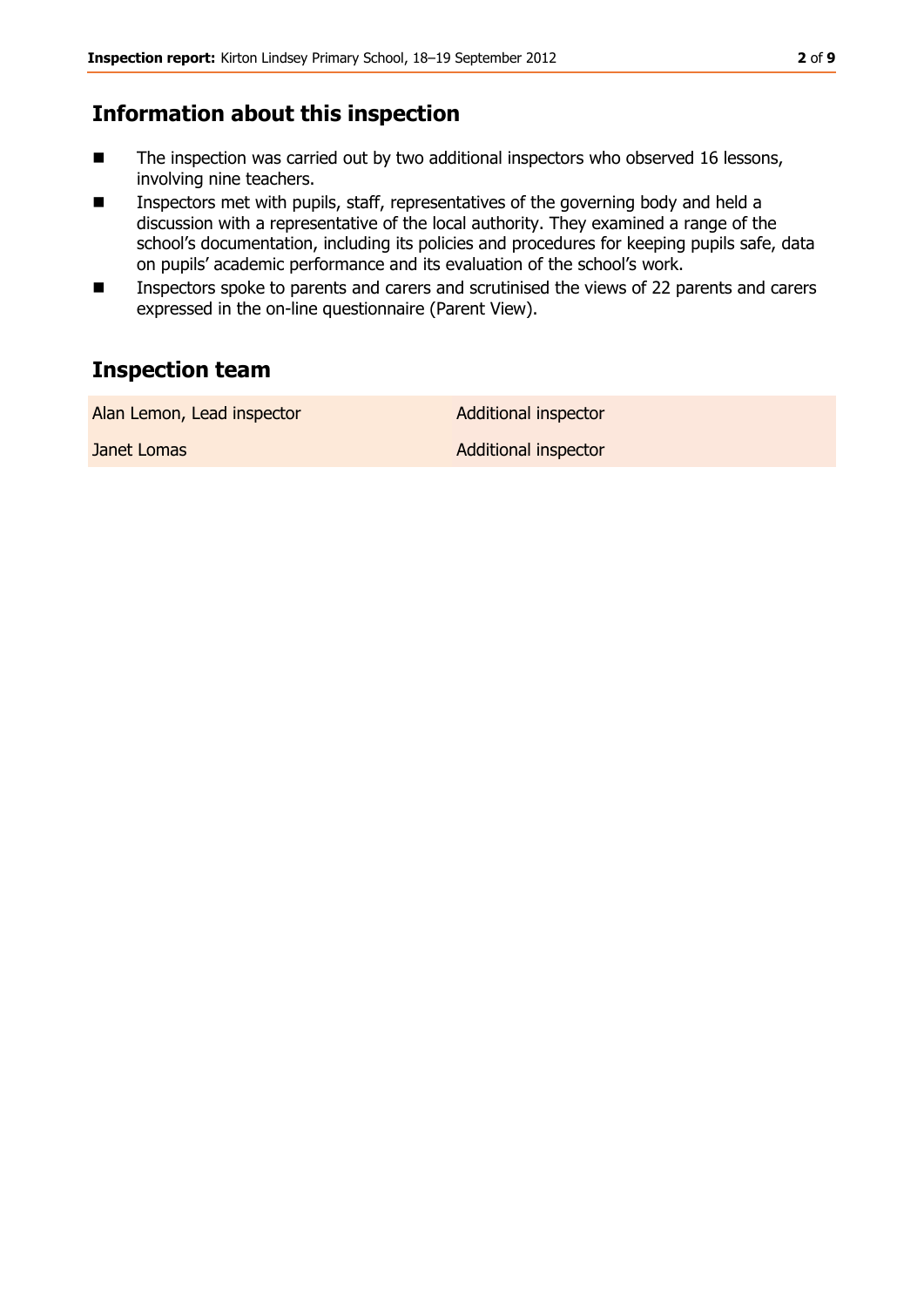## **Full report**

## **Information about this school**

- Kirton Lindsey is smaller than the average sized primary school. The number of pupils on roll has increased from 171 in 2010 to 208 in 2012. The large majority of pupils are of White British heritage.
- **EXCOMPATED 10** Compared with all primary schools, the proportion of pupils known to be eligible for the pupil premium is below average. Similarly, the proportions supported through school action and school action plus or with a statement of special educational needs are average. The number of pupils who enter the school or leave other than at the usual time is above average.
- There has been a recent significant change in staffing. Five teachers were appointed for September 2012, two of whom are new to the senior leadership team.
- The school is co-located with a children's centre which is managed independently. Provision made for pupils before and after school is also managed independently.
- The school meets current government floor standards,which are the expected minimum standards set for pupils' attainment and progress.

## **What does the school need to do to improve further?**

- Build on the already significant improvements and accelerate further improvement in the quality of teaching and the standard of pupils' writing and mathematics by:
	- ensuring there is good expertise in teaching writing and mathematics
	- teachers being consistent in setting high expectations in both subjects
	- planning lessons so that pupils build systematically on what they have already achieved and learn all of the requisite skills in order to make good progress
	- ensuring lessons are challenging enough for pupils of all abilities and that pupils have greater scope to take charge of their own learning
	- providing more opportunities for pupils to evaluate their progress supported by consistently good feedback from teachers on what pupils have achieved.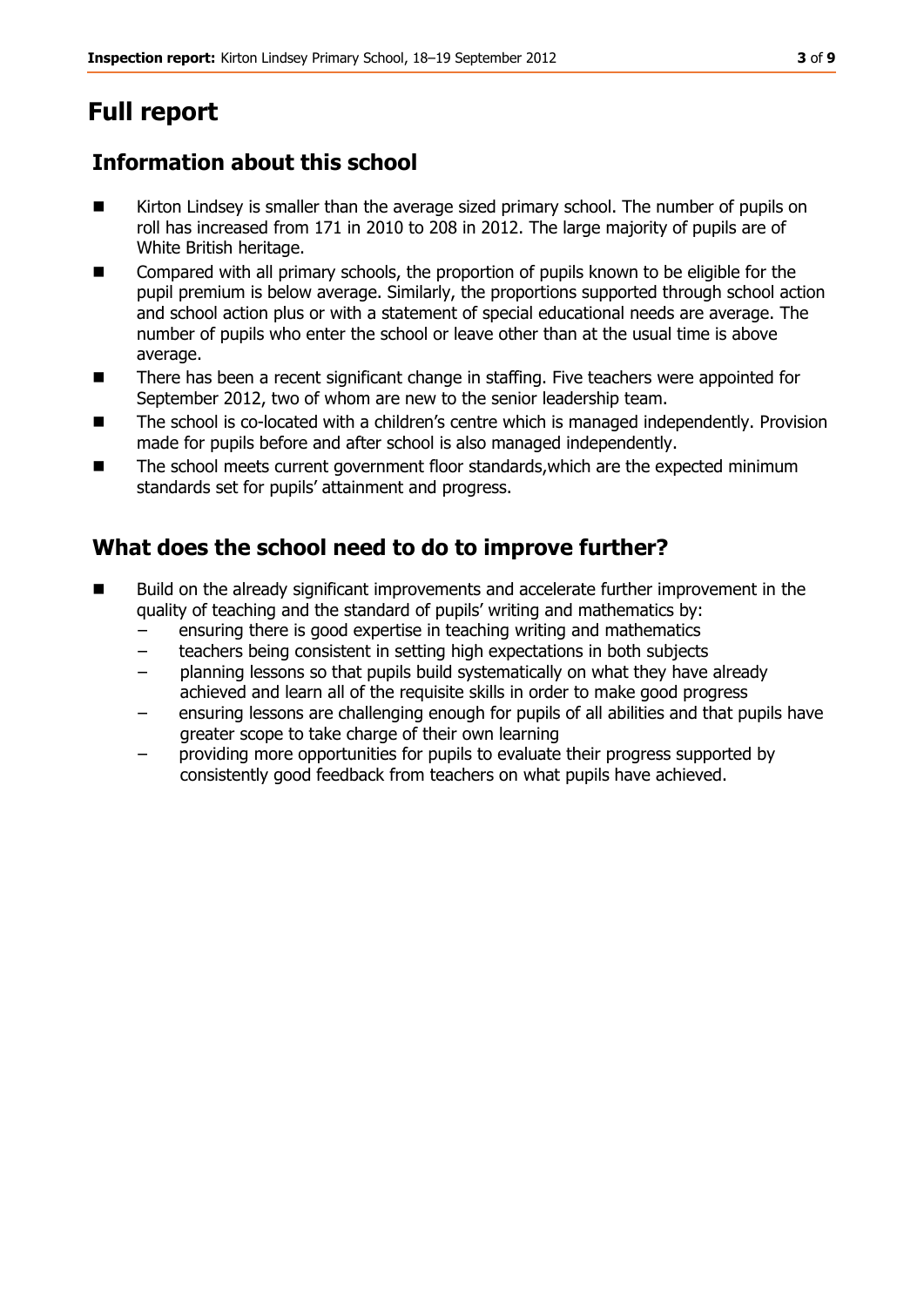## **Inspection judgements**

#### **The achievement of pupils requires improvement**

- Pupils' progress has improved as a result of strong and effective leadership on raising achievement. However, the rate of progress over time has not been consistent enough to enable a significant proportion of pupils to make good progress overall. Some residual weaknesses in teaching mean that occasionally in lessons pupils make less progress than expected.
- In several previous years, by the end of Year 2, attainment was on a downward trajectory. This decline has been halted and, in 2012, because of the impact of strong leadership effectively tackling weaknesses in teaching that caused some underachievement, attainment in reading, writing and mathematics across the school have improved significantly.
- Attainment in 2012 at the end of Year 2 and Year 6 was broadly average and an above average proportion of pupils made expected progress in reading through Key Stage 2. Overall, the rate of pupils' progress is accelerating, and attainment is rising securely. As yet, fewer pupils than average make more than expected progress by the end of Year 6 in writing and mathematics. In 2012, an above average proportion of pupils attained Level 5 and made more than expected progress in reading.
- **Progress is good in the Reception Year and the pace of learning is now being maintained in** Years 1 and 2. Progress in Year 6 is very rapid and is closing the gaps opened up in some previous years.
- Improvements in teaching have eliminated the legacy of underachievement, although more is required to ensure that over time pupils make consistently good progress in writing and mathematics. Leaders are focused on achieving this and are driving improvements in teaching through teachers' professional development. In particular, improving writing and mathematics has a high priority in teachers' performance management. This is ensuring a sharp and effective focus across the school on raising achievement.
- **Pupils supported through the pupil premium, as well as pupils supported through school** action, school action plus and those with a statement of special educational needs have over time made less progress than other groups. More recently, as an outcome of leaders' rigorous monitoring of pupils' progress and setting challenging targets for all pupils, the gap between these groups of pupils and others has closed. However, as for many other pupils, their progress in writing and mathematics is slower than in reading.
- **Pupils have only recently been given sufficient opportunity at an early enough stage to** develop good writing skills in order to tackle higher level work. The expectations set for good quality of writing are not consistent enough for pupils to achieve high standards. In a few mathematics lessons, particularly in Key Stage 1, pupils are slow to learn all the skills they need to subtract mentally. They also have too few opportunities to hone their number skills by solving challenging problems.

#### **The quality of teaching requires improvement**

- The quality of teaching across the school is improving rapidly. Leaders' monitoring of teaching shows it is much less variable in quality than in the past. Currently, while some is outstanding and a fair proportion is good, a little still requires improvement.
- Good teaching in the Reception Year ensures all children are developing their capacity to learn at a fast rate and enjoy school. Good expertise in teaching children to link letters and sounds, write and to count means children quickly acquire a good level of basic skills ready for entering Year 1.
- Across the school, good teaching draws effectively on knowledge of pupils' prior attainment and capabilities to plan challenging lessons. This is particularly prevalent in Years 4, 5 and 6. Knowing pupils well and by keeping a close check of their progress in lessons, teachers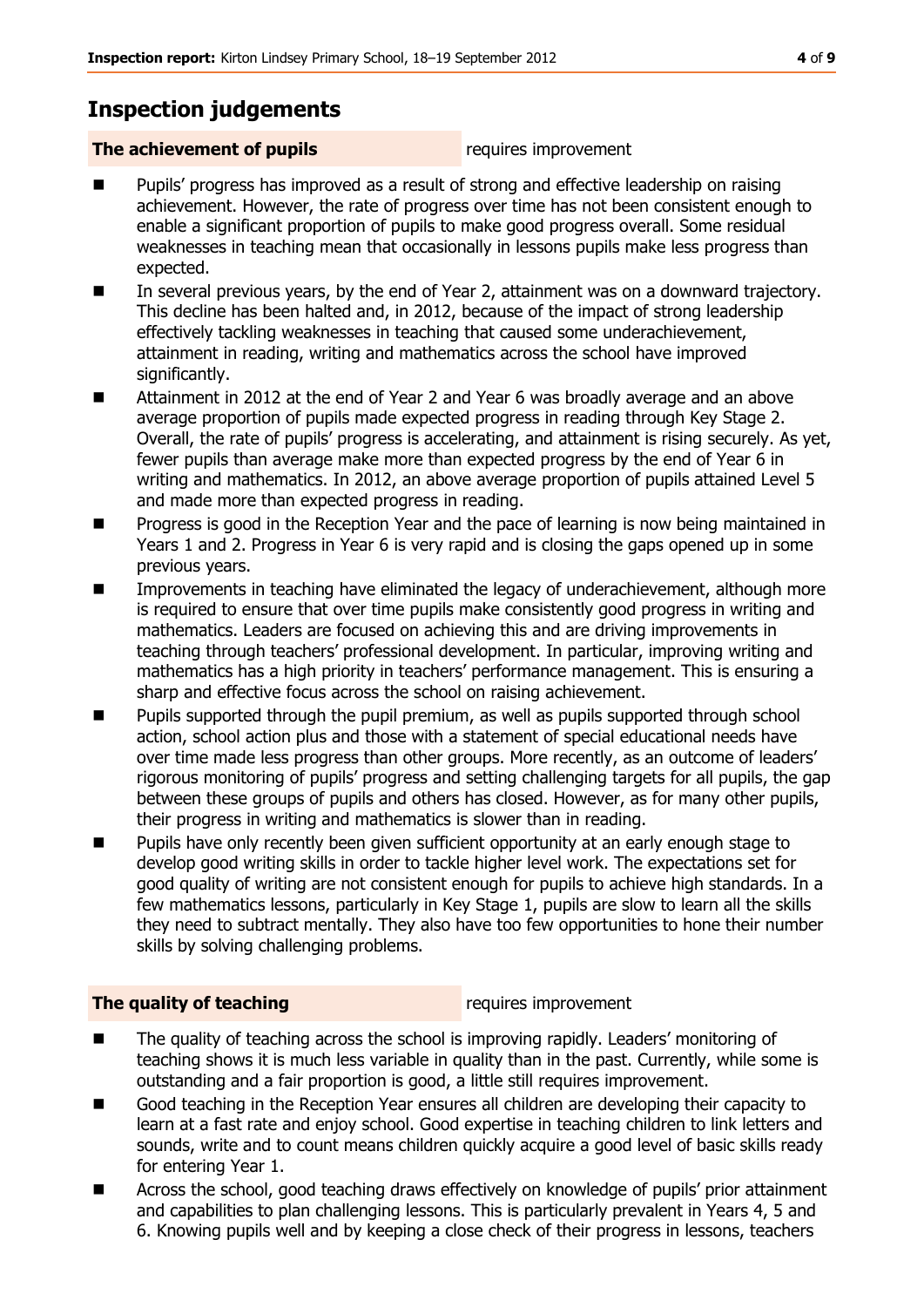question and support in ways that help pupils consolidate new learning and move on at a good rate.

- Outstanding teaching sets high expectations and lessons move at a fast pace. Pupils manage the demands well and learn very effectively, achieving high standards in their work. Handheld computers are used very effectively by pupils and the teacher to access learning resources. In an outstanding Year 6 English lesson, lower-attaining pupils' writing was significantly improved by them frequently revisiting a video of a scene on a handset. This proved a considerable help in them thinking and together finding interesting, sophisticated language to write good descriptive sentences.
- Where some teaching has less impact it is because it is not focused sharply on how pupils learn effectively. Feedback to pupils on their progress sometimes lacks good advice and support on what to do to improve. Occasionally, pupils have few opportunities to use their knowledge and skills to learn independently and have to listen to their teachers for too long.
- **EXEC** Leaders have a firm grasp of the weaknesses that currently exist in a small amount of teaching and are resolute in tackling these. Presently, some of the teaching of writing and mathematics lacks enough expertise and here teachers' expectations are occasionally not yet high enough. New concepts and learning objectives are not explained well enough with the result that pupils are unclear on how to approach a task.
- In a few lessons, the planning of pupils' work gives insufficient attention to what pupils already know or the next steps they need to take. This sometimes causes younger pupils' loss of interest, poor concentration and low-level distractions from the work to be done.

#### **The behaviour and safety of pupils** requires improvement

- A few of Years 1 and 2 pupils' attitudes to learning are adversely affected by teaching that fails to engage them in interesting, challenging work. High enough expectations for good behaviour are not set for these pupils. As a result, they do not always settle well in lessons and lack concentration.
- More generally, pupils are amenable to behaving well. When expectations are clear, as in the Reception Year and for the oldest pupils, classes are settled and pupils stay focused on their work and activities. Pupils behave well around the school and say typical behaviour is good, which reflects what parents say. The very few pupils who have difficulty in always behaving well are supported effectively by the school's learning mentor.
- In and around the school pupils are calm, friendly and polite. In general, they show good regard for each other and are keen on helping. They are made aware of different forms of bullying although the incidence of bullying is very low. Pupils are reassured in being able to raise any concerns and by the positive way in which their concerns are dealt with.
- The extent to which pupils are actively engaged in the life of the school has improved significantly. The pupils' parliament provides many opportunities for pupils to share in decisions and contribute ideas. This promotes their understanding of democracy, rights and responsibility and is one of many ways in which their spiritual, moral, social and cultural development is developed.
- Pupils feel safe in school and all of the arrangements for keeping them safe are well implemented and robust.

#### **The leadership and management** are good

 Good leadership and management provide the school with clear direction and this has raised standards and improved teaching. Expectations have been raised and a culture of 'can do better' has taken root. Barriers to improvement have been removed, staff morale is high and they are fully behind the headteacher's ambitious aims for the school. Recent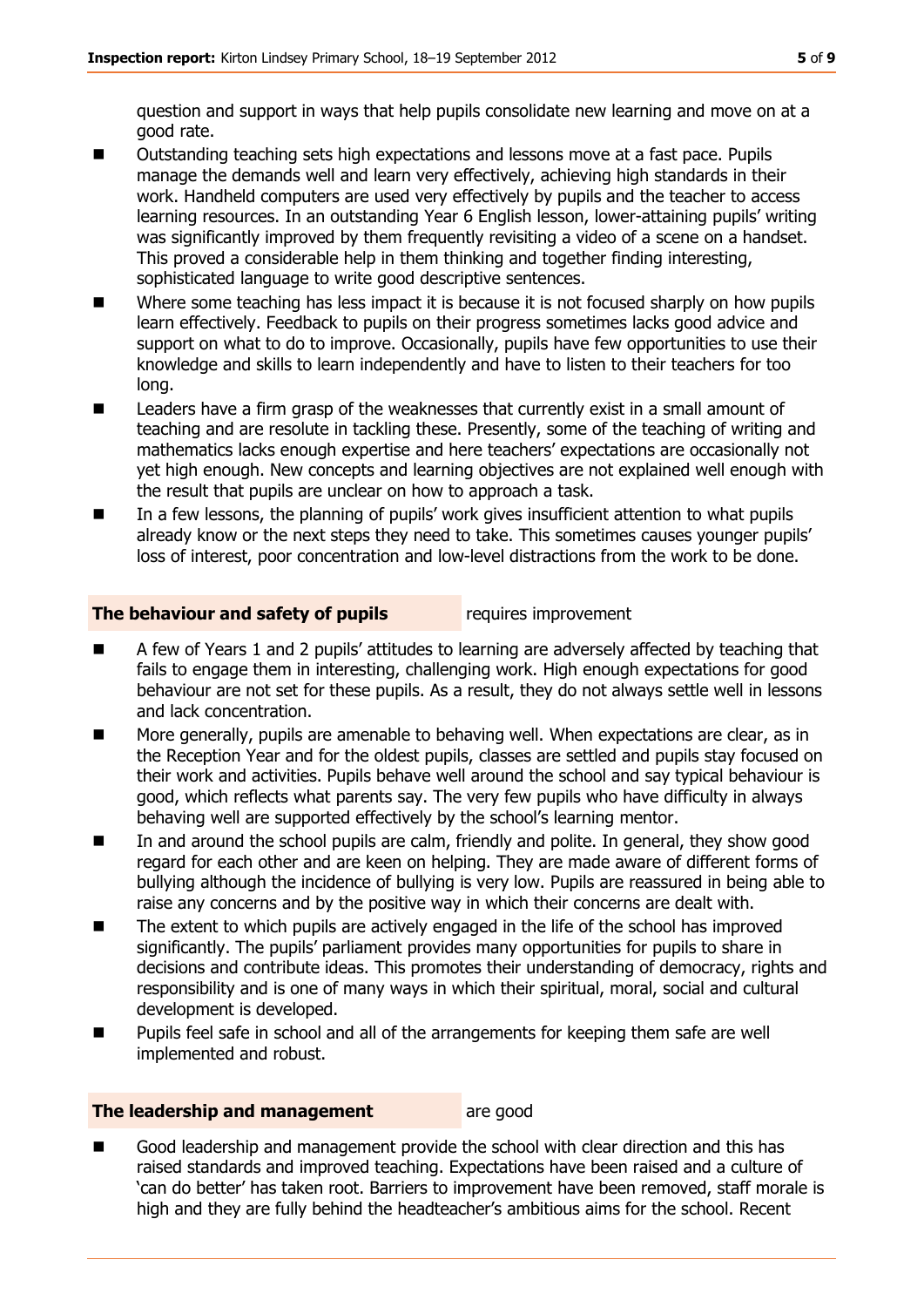appointments have added substantial experience and expertise to the team of teachers and this has a positive impact on improving performance.

- The school's capacity for further improvement is good. Rigorous monitoring and robust evaluation of the school's work is embedded in leadership and increasingly influencing how teachers plan lessons and understand their impact. The outcomes of self-evaluation drive teachers' performance management. Their annual targets focus sharply on where pupils' progress and the quality of teaching needs to improve.
- Leaders have an accurate assessment of what requires improvement and are effectively tackling the areas where pupils' achievement and the quality of teaching need to be stronger. This informs the current development plan and performance management targets for every teacher. Improvement is closely monitored and progress is good. The overall picture shows clearly that leaders are improving pupils' outcomes and strengthening teaching.
- A new partnership with another primary school has been valuable in further developing leadership and management, broadening teacher's professional development and in refining the moderation of assessments of pupils' work.
- The curriculum is sufficiently broad and matched to pupils' prior attainment and different capabilities. It provides opportunities across subjects to promote pupils' literacy and numeracy skills. Good progress has been made by creating further engaging and enjoyable work for pupils, for example the substantial flower and vegetable garden in the school grounds.
- The local authority monitors the school's performance and supports it with an accurate annual evaluation of its effectiveness. An officer is attached to the school who maintains a regular dialogue with school leaders on school effectiveness. The local authority's dialogue and reports contribute significantly to leaders' evaluations and priorities for improvement.

#### **The governance of the school**

- governors take part in a wide range of relevant training which equips them well to perform their duties effectively. Their good knowledge and understanding of the school and its strengths and weaknesses are used in monitoring the school and challenging leaders effectively. As a result, the governing body sets high expectations and has ensured a good pace of improvement
- the governing body stays closely involved in the day-to-day work of the school and stays well-informed. Governors are rigorous in gaining and interpreting information from the school about its performance. Through their frequent visits and contacts with staff, governors evaluate critically the extent to which the school is improving.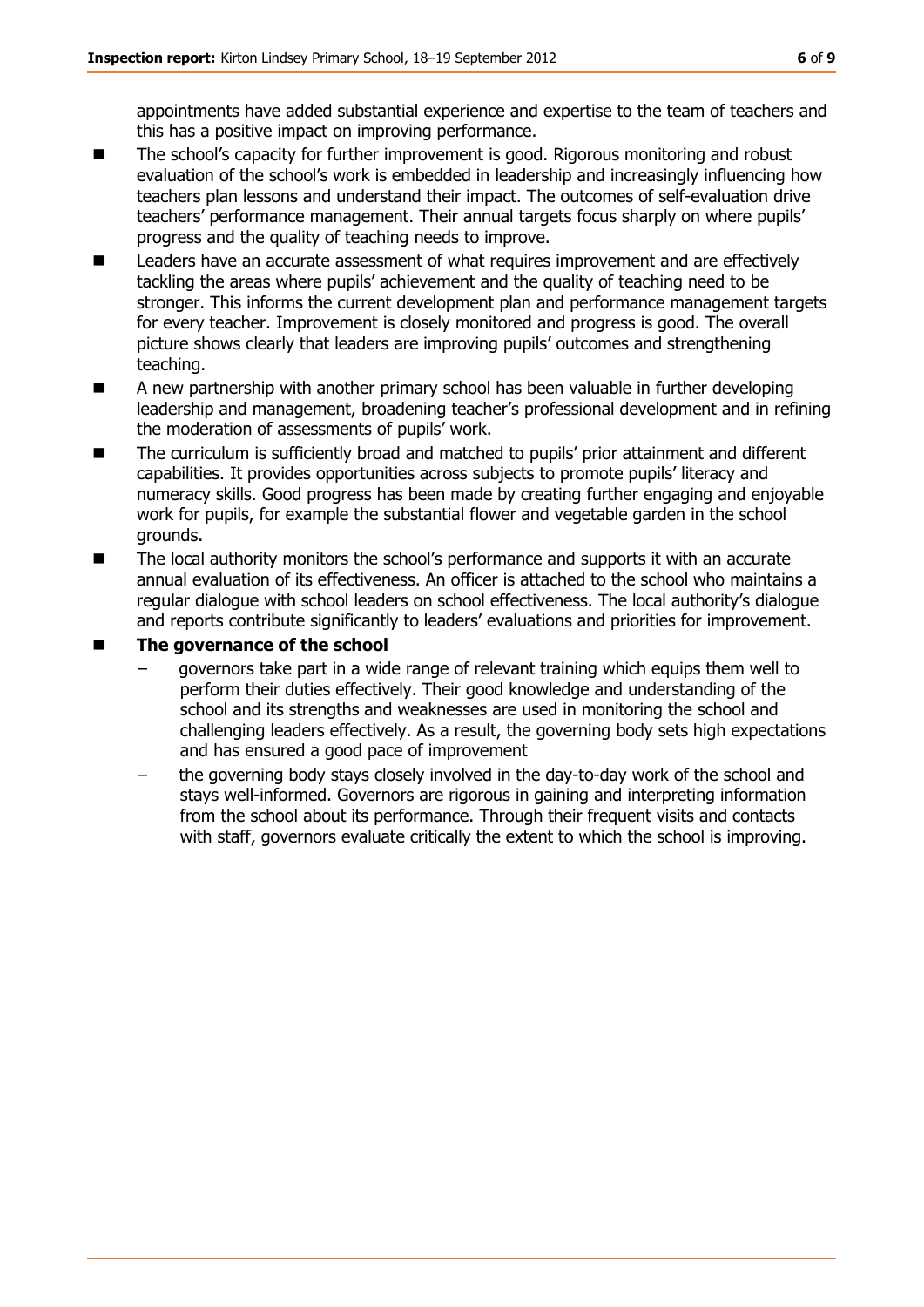## **What inspection judgements mean**

| <b>School</b> |                         |                                                                                                                                                                                                                                                                                                                                                                         |
|---------------|-------------------------|-------------------------------------------------------------------------------------------------------------------------------------------------------------------------------------------------------------------------------------------------------------------------------------------------------------------------------------------------------------------------|
| <b>Grade</b>  | <b>Judgement</b>        | <b>Description</b>                                                                                                                                                                                                                                                                                                                                                      |
| Grade 1       | Outstanding             | An outstanding school is highly effective in delivering outcomes<br>that provide exceptionally well for all its pupils' needs. This<br>ensures that pupils are very well equipped for the next stage of<br>their education, training or employment.                                                                                                                     |
| Grade 2       | Good                    | A good school is effective in delivering outcomes that provide<br>well for all its pupils' needs. Pupils are well prepared for the next<br>stage of their education, training or employment.                                                                                                                                                                            |
| Grade 3       | Requires<br>improvement | A school that requires improvement is not yet a good school, but it is<br>not inadequate. This school will receive a full inspection within 24<br>months from the date of this inspection.                                                                                                                                                                              |
| Grade 4       | Inadequate              | A school that has serious weaknesses is inadequate overall and<br>requires significant improvement but leadership and management<br>are judged to be Grade 3 or better. This school will receive<br>regular monitoring by Ofsted inspectors.                                                                                                                            |
|               |                         | A school that requires special measures is one where the school<br>is failing to give its pupils an acceptable standard of education<br>and the school's leaders, managers or governors have not<br>demonstrated that they have the capacity to secure the<br>necessary improvement in the school. This school will receive<br>regular monitoring by Ofsted inspectors. |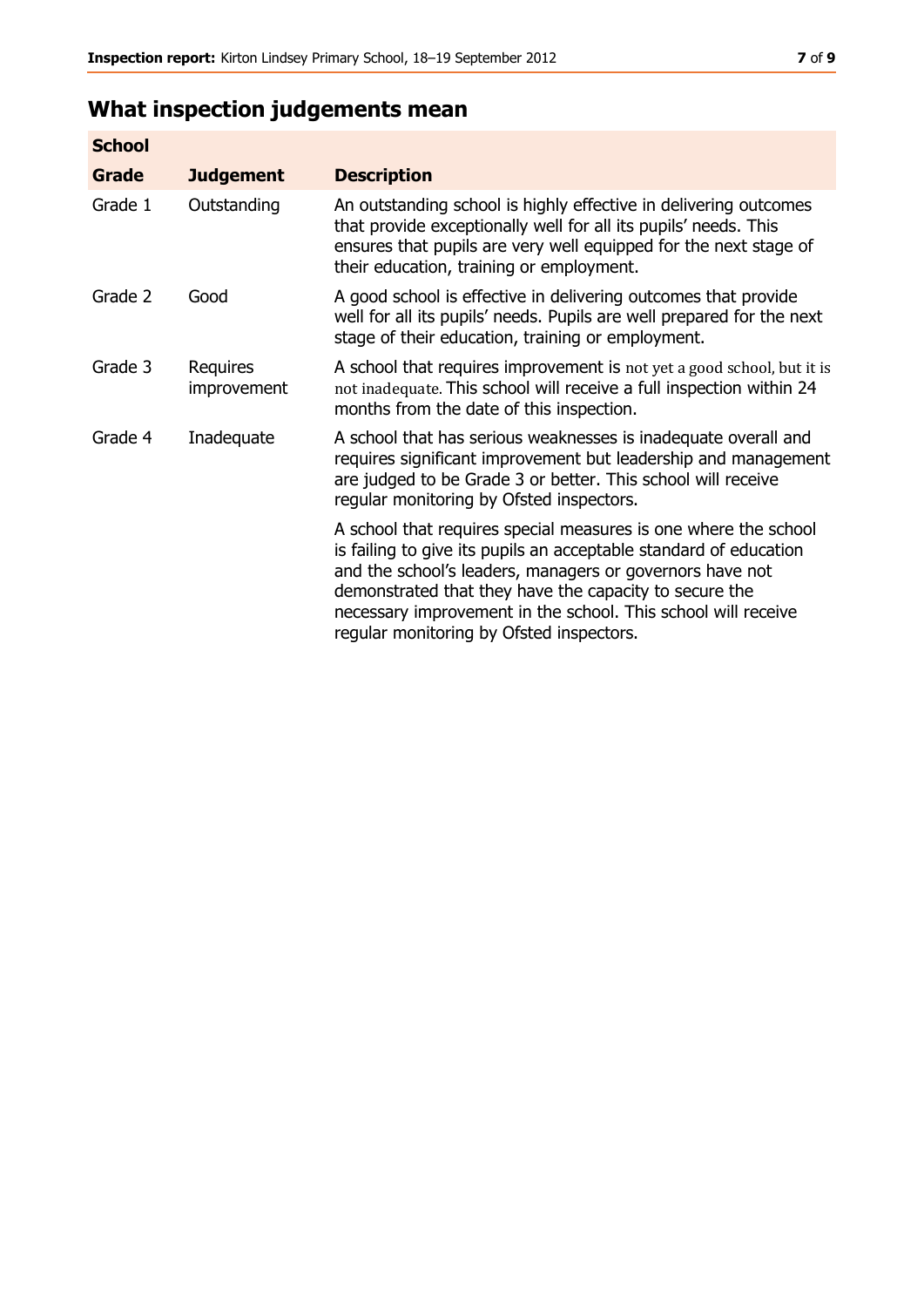## **School details**

| Unique reference number  | 117739             |
|--------------------------|--------------------|
| <b>Local authority</b>   | North Lincolnshire |
| <b>Inspection number</b> | 401688             |

This inspection of the school was carried out under section 5 of the Education Act 2005.

| <b>Type of school</b>                      | Primary                                     |
|--------------------------------------------|---------------------------------------------|
| <b>School category</b>                     | Community                                   |
| <b>Age range of pupils</b>                 | $4 - 11$                                    |
| <b>Gender of pupils</b>                    | Mixed                                       |
| <b>Number of pupils on the school roll</b> | 208                                         |
| <b>Appropriate authority</b>               | The governing body                          |
| <b>Chair</b>                               | Kay O'Brien                                 |
| <b>Headteacher</b>                         | Collette Randall                            |
| Date of previous school inspection         | 1 February 2010                             |
| <b>Telephone number</b>                    | 01652 648792                                |
| <b>Fax number</b>                          | 01652 649420                                |
| <b>Email address</b>                       | head.kirtonlindseyprimary@northlincs.gov.uk |